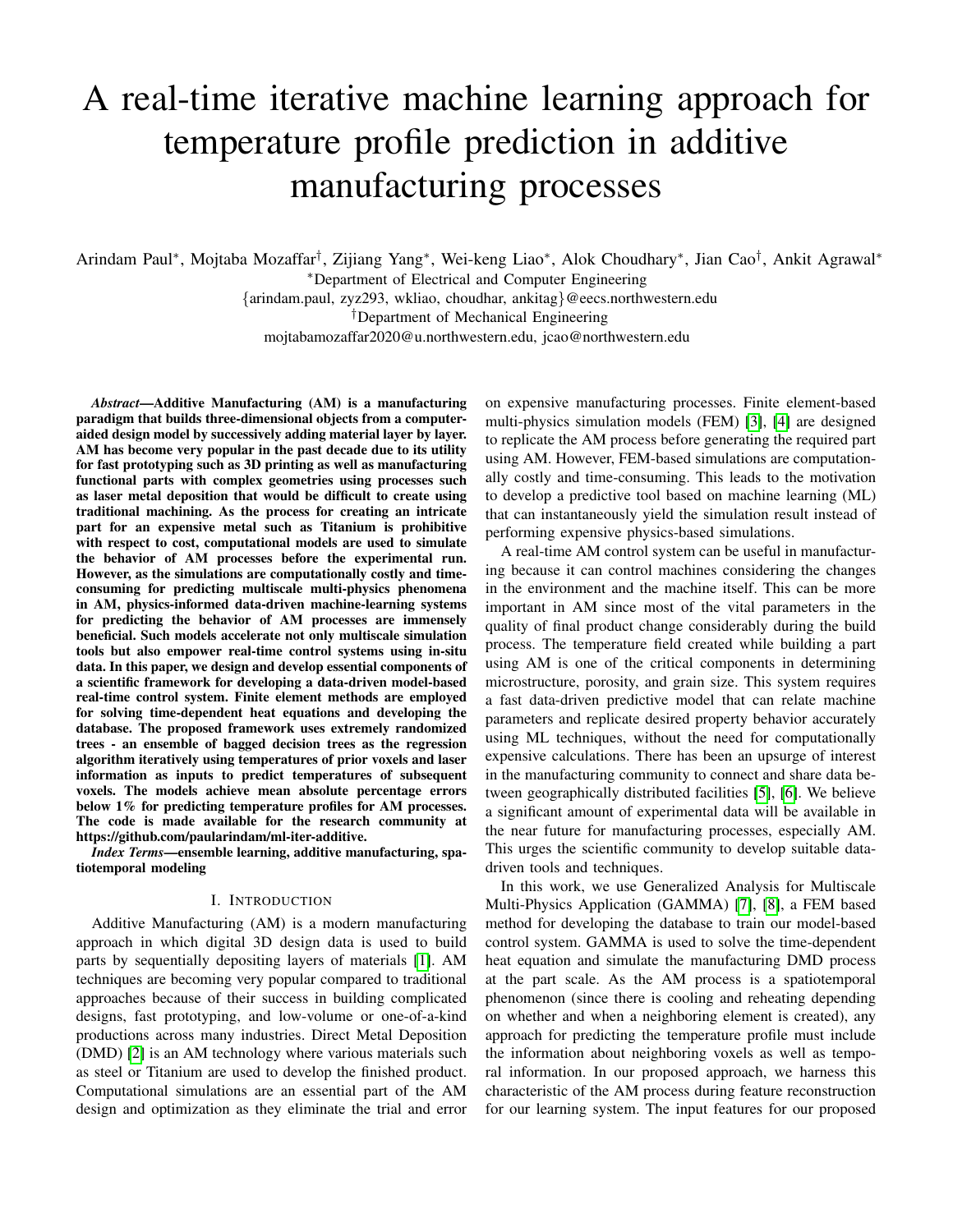system include the distance of a given voxel from the current laser beam in the  $x$ ,  $y$  and  $z$  axes, laser intensity, time at which the point is created, the time elapsed, and tool speed. One of the advantages of a real-time system is instead of training a prior model ahead of time, one can be developed in-situ. This is crucial for the versatility of ML-driven control system, especially as factors such as laser path, laser speed, and laser temperature can largely influence the temperature profile in AM processes which in turn can predict presence of residual stress [\[9\]](#page-8-8). Residual stress caused in AM is the critical issue for fabricated metal parts since steep residual stress gradients generate distortion which dramatically deteriorate the functionality of the parts.

The proposed approach uses extremely randomized trees (ERTs) [\[10\]](#page-8-9), a tree-based ensemble algorithm to iteratively train a model-based control system. A model is developed on the features of first  $m$  voxels to predict the temperature of next  $n$  voxels at the first stage, and then iteratively a new model is developed at every subsequent stage using the ground-truth temperature of  $m$  voxels as well as the predicted temperature of the  $n$  voxels. The result of this work is a real-time iterative supervised predictive model that achieves % mean absolute error (% MAE) below 1% for predicting temperature profiles for AM processes. The iterative model outperforms a traditional model that does not use predicted intermediate voxel temperatures. The code is made available for the research community at [https://github.com/paularindam/ml-iter-additive.](https://github.com/paularindam/ml-iter-additive)

The rest of the paper is organized as follows. Section [II](#page-1-0) provides a brief background of AM and DMD, and the FEM code used for developing the database and some related works for application of machine learning in materials informatics, and specifically AM. In Section [III,](#page-2-0) we explain the generation and transformation of the dataset and describe the input features and voxel categories. We describe the motivation and methodology and development of the dataset in Section [IV.](#page-4-0) We discuss the experimental settings and results in Section [V,](#page-5-0) and finally in Section [VI,](#page-8-10) we summarize our conclusions with some future directions.

# II. BACKGROUND AND RELATED WORKS

<span id="page-1-0"></span>In this section, we present a background of AM and DMD, and the FEM code used for developing the database and some related works to the application of machine learning in materials informatics.

#### *A. Additive Manufacturing: Overview*

The initial development process for creating a threedimensional object using computer-aided design (CAD) for a layer by layer deposition was realized due to a desire for rapid prototyping [\[11\]](#page-8-11), [\[12\]](#page-8-12). It reduced the time-cycle of realizing an initial prototype after the conception of design by engineers [\[13\]](#page-8-13). Among the major advances that this process presented to product development are the time and cost reduction, and the shortening of the product development cycle. Further, it led to the possibility of creating shapes that

were difficult to be machined using traditional manufacturing processes.

AM can appreciably reduce material waste, decrease the amount of inventory, and reduce the number of distinct parts needed for an assembly [\[14\]](#page-8-14), [\[15\]](#page-8-15). Further, AM can reduce the number of steps in a production process, both in the case of tool making as well as direct manufacturing, reducing the need for manual assembly [\[16\]](#page-8-16). Besides, AM processes can significantly reduce the total amount of tooling required and its impact on the cost [\[17\]](#page-8-17). AM parts can be manufactured in an almost final state, thus reducing the amount of connecting parts required to put them together and decreasing part count [\[18\]](#page-8-18).

# *B. Direct Metal Deposition*



(b) DMD Laser Path on Substrate

#### <span id="page-1-1"></span>Fig. 1. Additive Manufacturing using Direct Metal Deposition (DMD) process. The laser source provides the heat while the powder stream provides the metal for the deposition. The metal powder gets melted by the heat from the laser beam and deposited on the substrate. The laser scans over the substrate in a zigzag motion.

DMD [\[19\]](#page-8-19) is an additive manufacturing technology using a laser to melt metallic powder. DMD processes can produce fully dense, functional metal parts directly from CAD data by depositing metal powders using laser melting and a patented closed-loop control system to maintain dimensional accuracy and material integrity [\[20\]](#page-8-20). Heat is generated as a focused heat source such as a laser to sufficiently melt the surface of the substrate and creates a melt pool. A focused powder stream provides material for the melt pool using to form a raised portion of the material. The nozzle is moved over the substrate using a computer-controlled positioning system to create the desired geometry. This is illustrated in Figures [1](#page-1-1)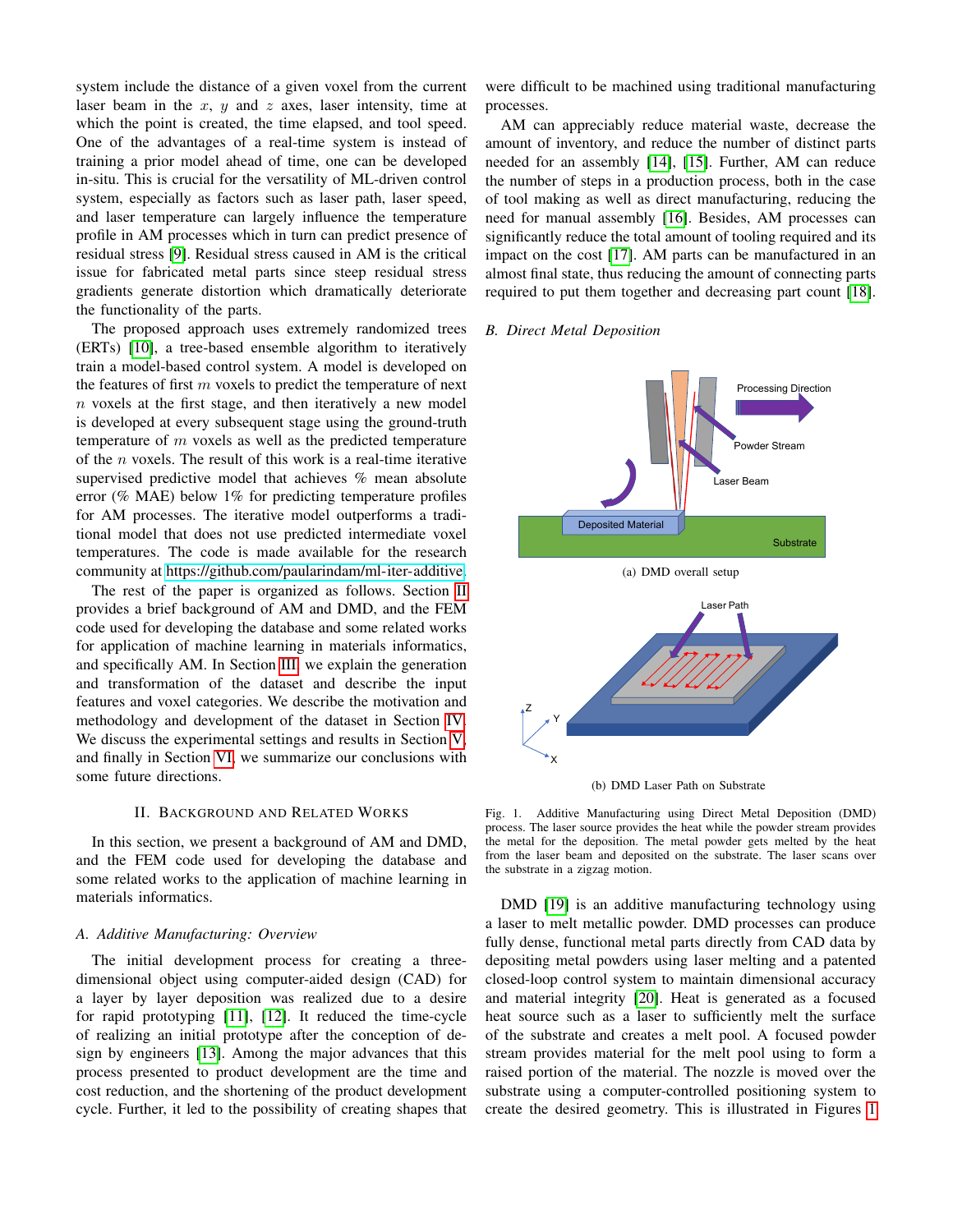

Fig. 2. The simulated metal surface built using DMD is depicted in the figures. The first figure demonstrates the metal created using DMD on the substrate with the temperature scale. The color of the metal surface indicates the spatio-temporal characteristic of the DMD process.

<span id="page-2-1"></span>and [2](#page-2-1) that depict the DMD process and laser motion, and the metal surface built across layers, respectively.

## *C. Finite Element Method Solver*

Finite element method (FEM) analysis is a numerical approach for solving differential equations over complex geometries with broad applications in simulating structural properties and fluid dynamics [\[21\]](#page-8-21). In this method, first the domain is discretized into small elements, and then a system of equations is assembled over all the elements. GAMMA is a FEM framework that solves transient heat transfer equations for metal powder-based AM processes such as Directed Energy Deposition (DED) [\[22\]](#page-8-22) and Selective Laser Melting (SLM) [\[23\]](#page-9-0). Although an accurate thermal analysis of AM provides vital information for determining microstructure evolution and mechanical performance of the part [\[4\]](#page-8-3), [\[24\]](#page-9-1), this kind of analysis can take weeks or months of computing time and therefore too computationally expensive for large-scale problems or optimization purposes [\[25\]](#page-9-2). For a given set of processing parameter inputs such as build geometry, laser power, and scan speed, GAMMA calculates spatially-dependent thermal histories within the part, such as temperature profiles and maximum cooling rate. In this work, we use GAMMA to generate the database to train our ensemble model.

#### *D. Related Work*

The idle pace of development and deployment of new/improved materials has been deemed as the main bottleneck in the innovation cycles of most emerging technologies [\[26\]](#page-9-3). Exploring and harnessing the association between processing, structure, properties, and performance is a critical aspect of new materials exploration [\[27\]](#page-9-4)–[\[30\]](#page-9-5). Data-driven techniques provide faster methods to know the important properties of materials and to predict feasibility to synthesize materials experimentally. This can expedite the research process for new materials development. Many initiatives to computationally assist materials discovery using ML techniques have been undertaken [\[31\]](#page-9-6)–[\[43\]](#page-9-7).

There has been some limited work on the application of ML techniques for AM processes. Mozaffar et al. [\[44\]](#page-9-8) proposed a data-driven approach to predict the thermal behavior in a directed energy deposition process for various geometries using recurrent neural networks. The proposed approach mapped the position of a point on the printing surface, the time of deposition, the distance of the closest cooling surface, and laser parameters with the thermal output. Baturynska et al. [\[45\]](#page-9-9) propounded a conceptual framework for combining FEM and ML methods for optimization of process parameters for powder bed fusion AM. Choy et al. [\[46\]](#page-9-10) designed a novel recurrent neural network architecture 3D recurrent reconstruction neural network (3D-R2N2) that learned mapping from images of objects to their underlying shapes in an AM simulation environment. Scime et al. [\[47\]](#page-9-11)– [\[49\]](#page-9-12) developed supervised as well as unsupervised models for detecting irregularities and flaws on the laser bed during the AM process.

# III. DATA

<span id="page-2-0"></span>In this section, we explore the generation of the FEM dataset, the transformation of the FEM dataset for machine learning and description of input features and voxel categories.

#### *A. Data Generation*

The database for training the supervised model was developed using GAMMA by solving time-dependent heat equations and simulating the manufacturing process at the part scale. It provides temperature and heat flux for every time step for every element that is created during the AM process. In this work, we utilize a GAMMA FEM simulation of 20 mm x 20 mm x 3 mm cuboidal dimensions. A mesh voxel size of the edge length of 0.5 mm was used. This refers to a cross-section of 40 x 40 voxels along the  $x$  (lateral) and  $y$  (longitudinal) axes, and Therefore, there are 40 x 40 x 6 voxels in the simulation or 9600 voxels. The time taken for the FEM simulation is about an hour.

The voxel edge length of 0.5 mm chosen in this work is fairly coarse. However, the time taken for a simulation exponentially increases as the mesh voxel size is made finer. For instance, if we reduce the mesh size to half or 0.25 mm, the FEM simulation would take 9 hours. Moreover, the number of data points is in the order of  $O(n^2)$  in terms of the voxels. This is because the FEM simulation contains the temperature history of a voxel from the time of creation to the end of the simulation. Therefore, if one voxel is created at each timestep, there will be  $n$  data points pertaining to the first voxel created,  $n - 1$  data points for the second voxels and so on resulting in  $n*(n+1)/2$  data points. However, as the laser deposition process creates multiple voxels at the same timeinstant, the number of total data points is significantly smaller but nonetheless of the order of  $O(n^2)$ . This is because each data point corresponds to a unique  $(x, y, z, t)$  where  $(x, y, z)$ represents an individual voxel and t represents the timestep. In this case, for the 9600 voxels, there are about 9.051652e+06 or about 9.05 million data points. It must be noted that each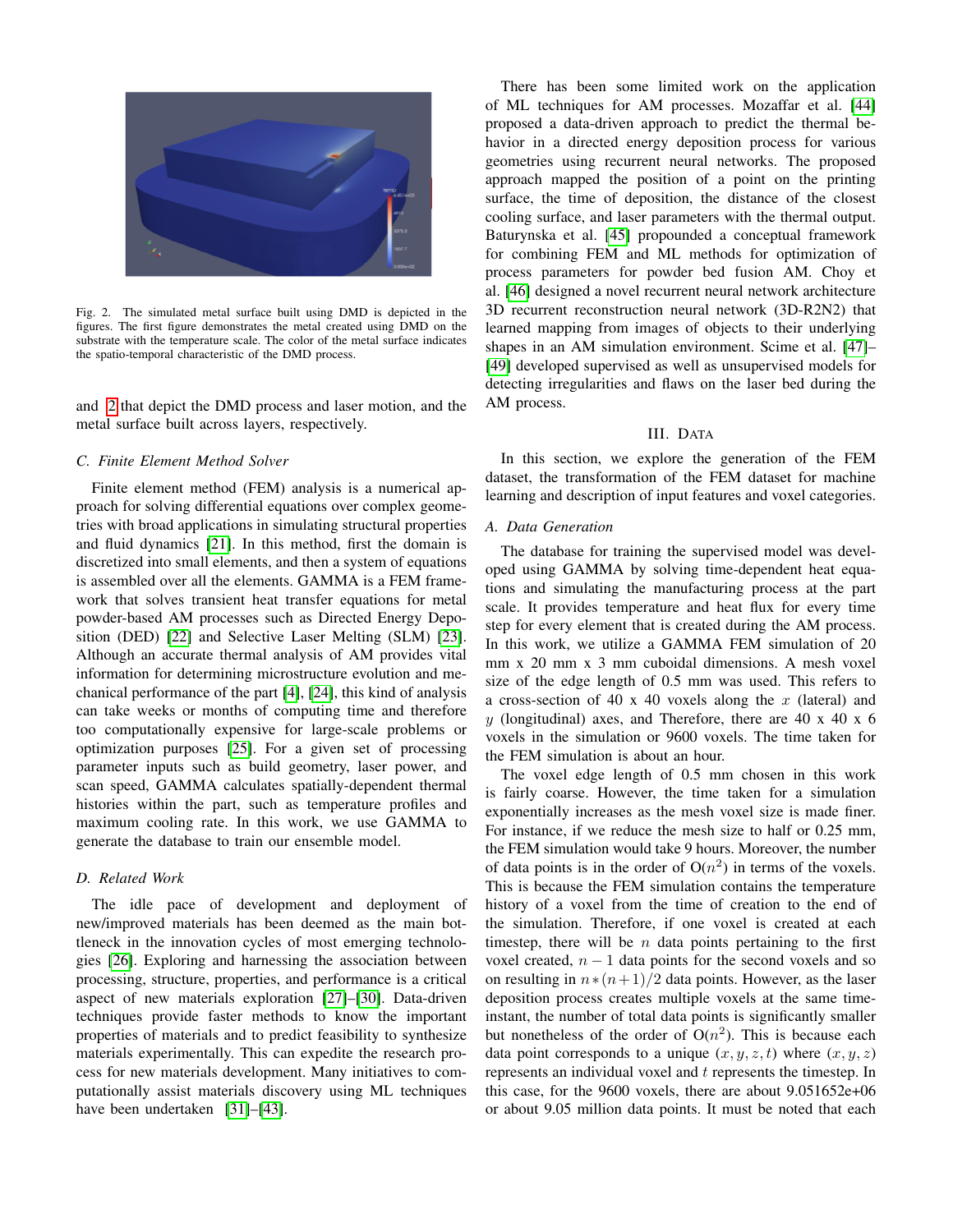timestep does not create the same number of voxels as the simulation mimics the weaving (zigzag) motion of the laser (illustrated in Figure [1\(](#page-1-1)b)). More voxels are created during the lateral movements as compared to when the laser motion reverses.

We chose this simulation size by making a trade-off between a very large simulation that would take days or weeks and potentially create trillions of data points and a small simulation that have too few data points to train and evaluate the proposed approach rigorously.

#### *B. Data Pre-processing*

Figure [3\(](#page-3-0)a) illustrates the overall temperature profile for the DMD process at the end of the AM process. The index of the point in the x-axis demonstrates the time of the creation of the point. We can observe that the points with the lower index or those created earlier slowly approach the room temperature. However, the temperature of the points created later is much higher. Although the overall temperature curve goes higher, we can observe troughs and crests. The troughs are a result of slow cooling of a point created by DMD, and the crest happens when a nearby voxel gets created or heated up. Figure [3\(](#page-3-0)b) illustrates the temperature pattern across different layers are similar, as well as across different laser intensities. Therefore, for a higher laser intensity, we can observe a steeper curve. The temperature curves indicate that the AM temperature profile has spatiotemporal as well as other factors dependent on the laser.

There are many features that impact the temperature of a given voxel. The most important elements are the position of the voxel  $(x,y,z)$  and the time elapsed after the creation of a voxel. Instead of considering the absolute voxel  $(x,y,z)$ position, we consider the distance in the  $x,y,z$  with the current position of the laser. The temperature of a given voxel change with time: cooling or heating. As time passes, the temperature of a given voxel reduces. However, if a new voxel is created proximal to the given voxel, this leads to the increase of the temperature of the voxel. However, the temperature profile fluctuates because of cooling and subsequent reheating due to new material creation. Hence, the feature set for training the supervised model that is agnostic of the temperature of adjacent elements would not provide sufficient information for a supervised learning algorithm to learn the AM process. The temperature of each element is influenced by the temperature of its neighboring elements. The following are the input features used for building the proposed predictive model:

- Historical Features: Temperature of the given voxel at  $t-1$  through  $t-5$  (if applicable)
- Spatio-Temporal Features: Temperature of neighboring 26 voxels at  $t-1$
- Spatial Features: relative  $x, y$  and  $z$  coordinates of the current voxel with respect to the current position of the laser
- Temporal Features: Time of voxel creation and time elapsed since the creation of given voxel



(a) Temperature Profile of overall Additive Manufacturing Process at the end of the FEM simulation



<span id="page-3-0"></span>(b) Temperature Profile across different laser intensities and layers

Fig. 3. Temperature profiles for the DMD process. The temperatures are in Kelvin (K) scale.

It is to be noted that the current position of the laser is dependent on both the tool path as well as the tool speed of the laser. Further, it is not necessary that all the input features are available for all the data points. This is possible in case of voxels at the edge that does not have neighboring voxels or the absence of temperature history of the given voxel. If the temperature of any feature is missing, we assign a dummy value of -99 as most machine learning algorithms do not accept missing values. One of the essential elements of selecting features is selecting independent attributes. We attempt to build a predictive model which only depends on elements which can be reproducible independent of the dataset on which it has been trained. Figure [4](#page-4-1) depicts the cross-section of the AMsurface to represent conduction of heat between neighboring voxels.

# *C. Voxel Categories*

We classify the voxels into five categories based on the spatial location of the voxel. As the temperature profiles of voxels surrounded by other voxels may differ from voxels at the periphery, we wanted to investigate if the voxels at the outer edge that have one or more missing neighboring voxels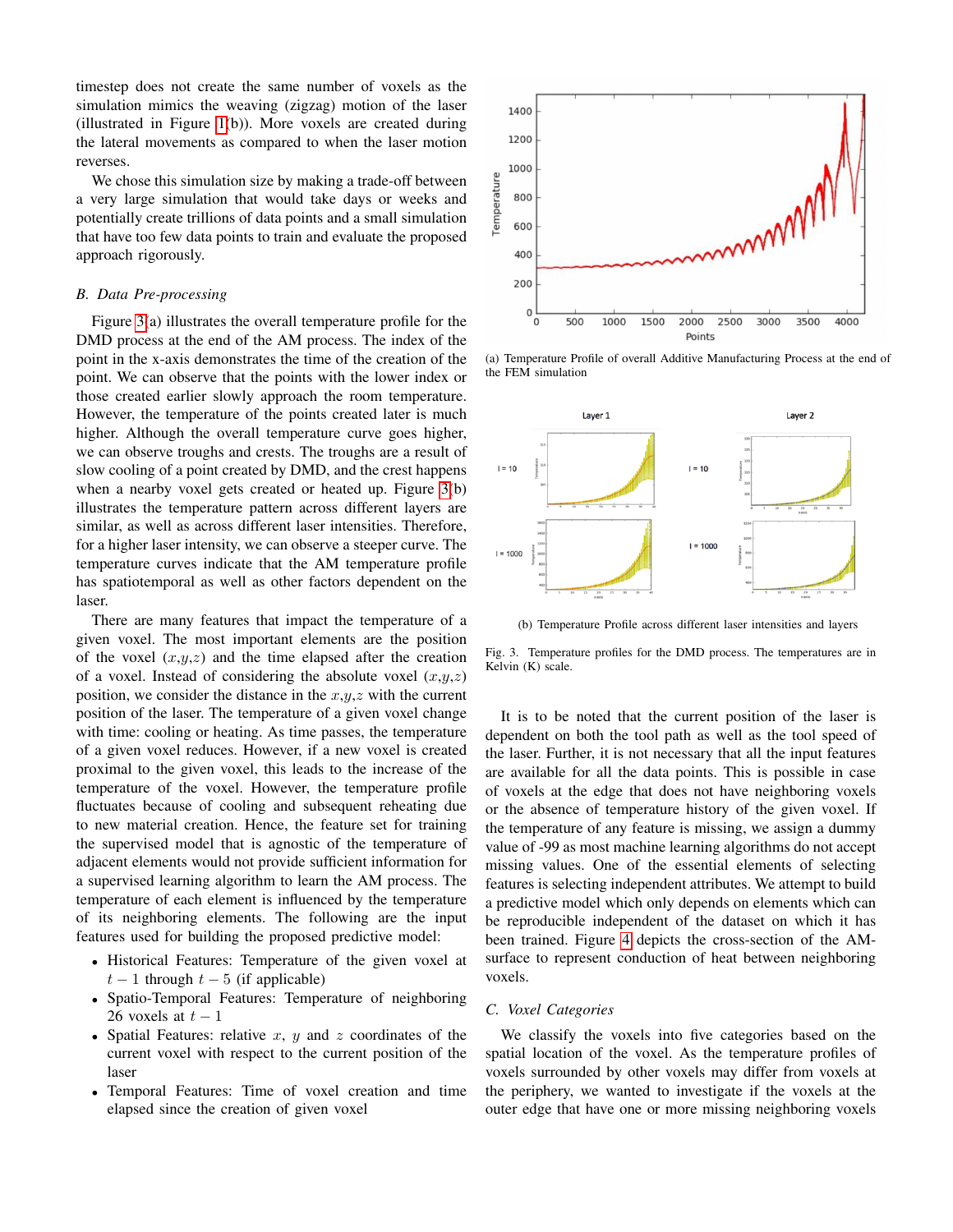

<span id="page-4-1"></span>Fig. 4. Illustration of the cross-section of the AM-surface to represent conduction of heat on target voxel (labeled in red) from neighboring voxels. However, as this is a 2D cross-section of a voxel, there are eight neighboring voxels indicated by arrowheads. In three dimensions, a voxel is surrounded by 26 neighboring voxels. The different colors of adjacent layers indicate the relative temperature. Layers farther away from a newly created voxel are comparatively cooler: green indicating cool, yellow indicating warm and orange indicating hot.

are predicted worse than the interior voxels. This is because our proposed model is dependent on the temperature of the neighboring voxels. To characterize this, we categorize the voxels into five categories.

- Interior: all neighboring voxels present
- Edge (Lateral): neighboring voxel on the x-axis missing
- Edge (Longitudinal): neighboring voxel on the y-axis missing
- Edge (Vertical): neighboring voxel on the z-axis missing
- Edge (Diagonal): a neighboring voxel on the planar or cubical diagonal is missing (but no lateral, longitudinal or vertical neighbors are missing)

To avoid confusion, we avoid categorizing a single voxel into multiple categories. If a voxel has a missing neighbor on the  $x$ -axis, it is considered an edge (lateral) voxel even if it has a missing y or z-axis neighbor. Similarly, if a voxel has a missing neighbor on  $y$ -axis but no missing edge on the  $x$ axis, it is considered as an edge (longitudinal) even if there is a missing z-axis neighbor. We decide in this fashion as we can anticipate that newly created voxels might have a missing voxel vertically above  $(z \text{ axis})$ . Therefore, a voxel that has  $x$ or y-axis neighbors missing are considered more distinct than a missing z-axis neighbor. If a voxel has any neighbor missing apart from the immediate adjacent neighbor along the  $x, y$  and  $z$  axes, it is considered a diagonal edge voxel. It is noteworthy that when we categorize a voxel, we do it at a specific time  $t$ . This is because for a given newly created voxel at layer  $l$ would be an edge(lateral) voxel at the time of creation, but the layer  $l + 1$  is deposited on top of this voxel, it would be an interior voxel.



<span id="page-4-2"></span>Fig. 5. The overall methodology of the proposed multi-stage iterative model for predicting temperature profile of an additive process

# IV. METHOD

<span id="page-4-0"></span>The motivation and methodology of the proposed iterative approach are outlined in this section. Figure [5](#page-4-2) illustrates the flow diagram of the proposed methodology.

#### *A. Motivation for real-time system*

Control systems in manufacturing can be divided into two broad categories [\[50\]](#page-9-13). The first class is error-based control systems in which changing parameters (parameters of manufacturing machine such as laser power, speed) are estimated and based on the error values from the experiment, the initial guess is corrected until the desired criteria is met. The second class is model-based in which instead of estimating the initial value of machine parameters, they will be determined by a model.

While an error based control system can be useful in many applications such as motion control, its application in AM process parameter control is not common because a significant deviation will ruin the part. Developing control manufacturing processes in a way to achieve desired properties in the final product is not a new attempt. It started from simple trial and errors and gradually developed to complicated multiple-layer feedback control systems to manipulate system settings for real-time control. However, growing demand for controlling more and more detailed and complicated properties of products overpassed current science and many scientists tried to come up with new methods to overcome this challenge. As a datadriven methodology is more intuitive with a model-based system, our proposed approach outlines such a control system where the model is developed by training a machine learning algorithm.

# *B. Iterative Ensemble Model*

We explored across many regression algorithms for the developing our models including linear regression (ordi-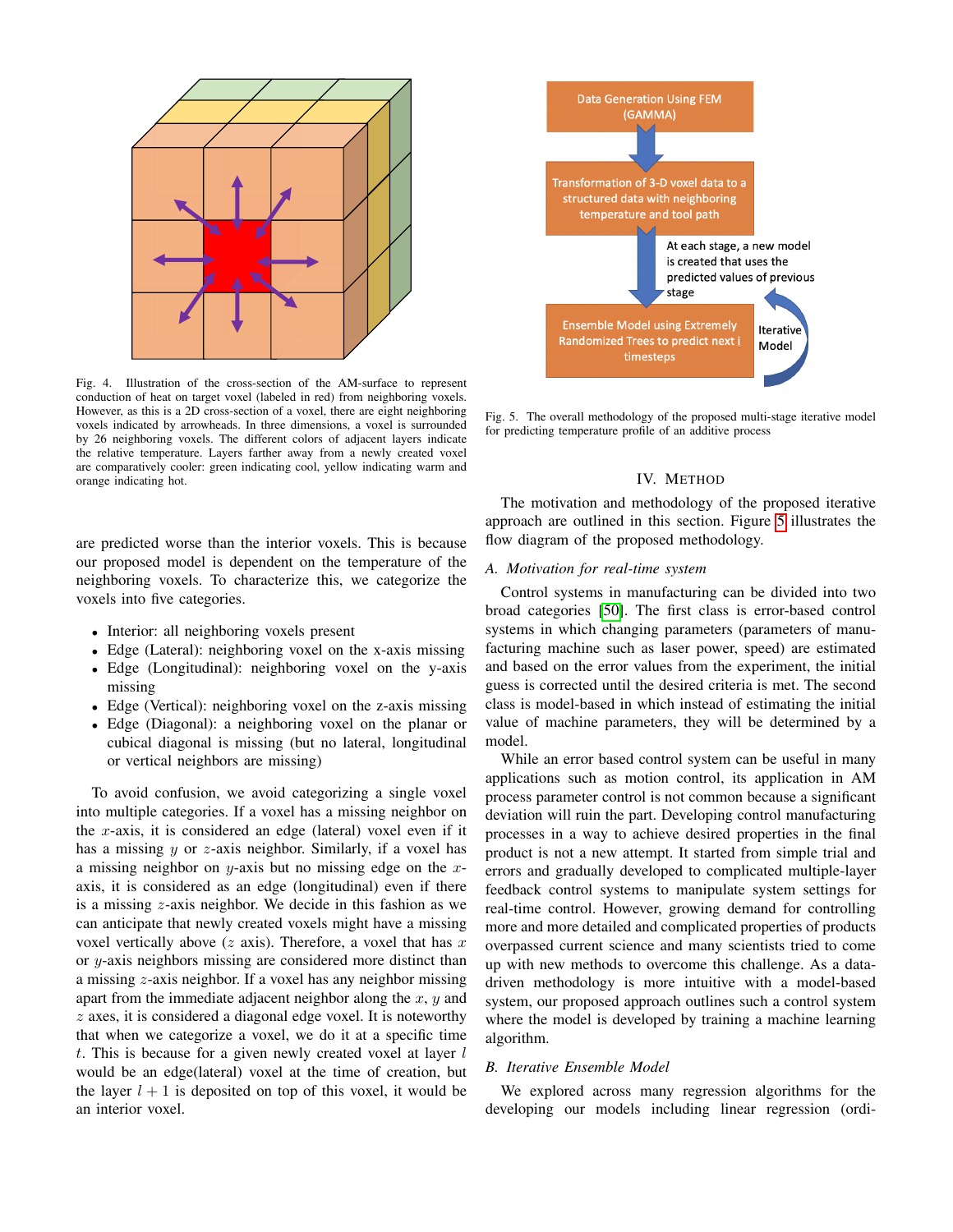#### TABLE I

<span id="page-5-1"></span>COMPARISON OF PERFORMANCE FOR DIFFERENT MACHINE LEARNING ALGORITHMS WITH CORRESPONDING  $R^2$  and % MAE based on TRAINING ON THE FIRST 200 TIMESTEPS AND PREDICTING NEXT 300 TIMESTEPS. FOR EACH ALGORITHM, WE EXPLORE VARIOUS HYPERPARAMETERS AND PRESENT THE BEST MODEL.

| <b>Algorithm</b>         | $R^2$ | $%$ MAE | <b>Training Time</b> |
|--------------------------|-------|---------|----------------------|
|                          |       |         | (in seconds)         |
| <b>Linear Regression</b> | 0.23  | 25.08   | 0.52                 |
| Lasso Regression         | 0.21  | 23.11   | 0.53                 |
| Ridge Regression         | 0.38  | 17.28   | 0.56                 |
| <b>ARIMA</b>             | 0.15  | 29.39   | 0.67                 |
| Decision Trees           | 0.76  | 9.74    | 2.30                 |
| AdaBoost (20 trees)      | 0.89  | 9.40    | 9.89                 |
| AdaBoost (50 trees)      | 0.92  | 6.45    | 55.27                |
| AdaBoost (200 trees)     | 0.94  | 3.21    | 202.58               |
| XGBoost (20 trees)       | 0.71  | 13.25   | 15.65                |
| XGBoost (50 trees)       | 0.96  | 2.59    | 30.92                |
| XGBoost (200 trees)      | 0.97  | 2.01    | 105.67               |
| Random Forest (20 trees) | 0.96  | 1.66    | 9.88                 |
| Random Forest (50 trees) | 0.97  | 1.44    | 26.68                |
| Extra Trees (20 trees)   | 0.99  | 0.81    | 7.25                 |
| Extra Trees (50 trees)   | 0.99  | 0.21    | 21.32                |

nary least square), regularized linear regression: Lasso (L1 regularization) and Ridge (L2-regularization), boosted and bagged decision trees. We did not consider neural networks for this framework. Although, a recurrent neural network model trained on temporal features can be combined with a feed-forward neural network trained on non-temporal features, training deep neural networks would take hours to train which is many order of magnitudes time more than the simulation time for FEMs and not feasible for a real-time prediction system where training has happened in-situ. Further, algorithms based on autoregression and moving average such as ARIMA [\[51\]](#page-9-14) would not be able to capture spatial non-temporal relationships. This is also evident from our benchmarking ex-periment in Table [I.](#page-5-1) We considered two metrics  $R^2$  (coefficient of determination) and % MAE to evaluate the performance of the models.

Algorithms using an ensemble of decision trees have achieved state of the art results for various machine learning tasks [\[52\]](#page-9-15). As a non-parametric method like decision trees performed better than parametric methods like linear regression, we decided to explore both boosting and bagging decision trees. Ensemble-based methods have been successful in tackling problems with sequential components [\[53\]](#page-9-16), [\[54\]](#page-9-17). While AdaBoost and XGBoost are tree-based ensemble boosting algorithms in which each successive tree harnesses the decision made by the previous tree, bagged algorithms like Random Forest(RFs) and ERTs make a decision based on the average of many different trees. For both boosting and bagging, weak learners are utilized in the form of trees with limited depth. Boosting models are sequential learners and harnesses weak learners in sequence. As bagged models use many weak tree-based learners in parallel, and hence can be parallelized in the order of the number of processors. As the time of training is essential for a real-time application, we choose bagged decision trees and in particular, ERTs as they outperform RFs for our experiments. Table [I](#page-5-1) demonstrates the performance of all the different algorithms trained on the first 200 time steps for predicting the next 300 time steps.

ERTs use an ensemble of decision trees in which a node split is selected completely randomly with respect to both variable index and variable splitting value. ERTs are very good generalized learners and perform better in the presence of noisy features. As compared to RFs, ERTs decrease the variance and increase the bias by randomly selecting a node split independent of the splitting value. Both RFs and ERTs can utilize bootstrap aggregation wherein each weak learner builds a model based on a random sample of observations from the training data, with replacement. Bootstrap aggregation helps in reducing variance in bagged ensembles.

Researchers have proposed rolling recursive or iterative autoregressive moving average modeling [\[55\]](#page-9-18) for time series prediction. In this work, we decided to explore iterative prediction based on ERTs as we have a combination of historical as well as spatiotemporal features. We propose an iterative model in which an initial model is first developed based on the groundtruth data. Then, the data points predicted by the initial model is added to the ground-truth data to develop a model for the next stage, which predicts the temperature profile of voxels for future time-steps. We iteratively keep predicting future timesteps using predicted temperature profiles from the previous stage alongside ground-truth data. Figure [6](#page-6-0) demonstrates the iterative learning process of our proposed model.

# V. EXPERIMENTAL RESULTS

<span id="page-5-0"></span>In this section, we present the experimental settings and describe the results of the proposed system for predicting temperature profiles in an AM process.

All experiments are carried out using NVIDIA DIGITS DevBox with a Core i7-5930K 6 Core 3.5GHz desktop processor, 64GB DDR4 RAM. The python VTK librarywas used for processing and converting the voxel data. The data preprocessing, as well as most of the regression models, were implemented using Scikit-Learn [\[56\]](#page-9-19). The XGBoost package [\[57\]](#page-9-20) was utilized for creating the xgboost model. The ARIMA model was trained from the statsmodels package [\[58\]](#page-9-21).

For the iterative model, we performed extensive grid-search across various sizes of time step intervals and found the best results when the time step interval was equal to 20. For the experiments, we evaluate with different combinations and ratios of train and test splits. It is to be noted that instead of splitting the train and test set based on a fixed fraction, we divided the dataset based on the timesteps. For instance in Table [II,](#page-6-1) we use data points up to 1000, 800, 500 and 300 timesteps for training and then we predict the next 200, 400, 700, and 900 timesteps respectively. For instance, when we use 800 timesteps for training and 400 for the test set, it corresponds to about 4.34 million training data points and 4.71 million test data points.

Table [III](#page-6-2) compares the timing and regression metrics for the proposed iterative model with a standard non-iterative model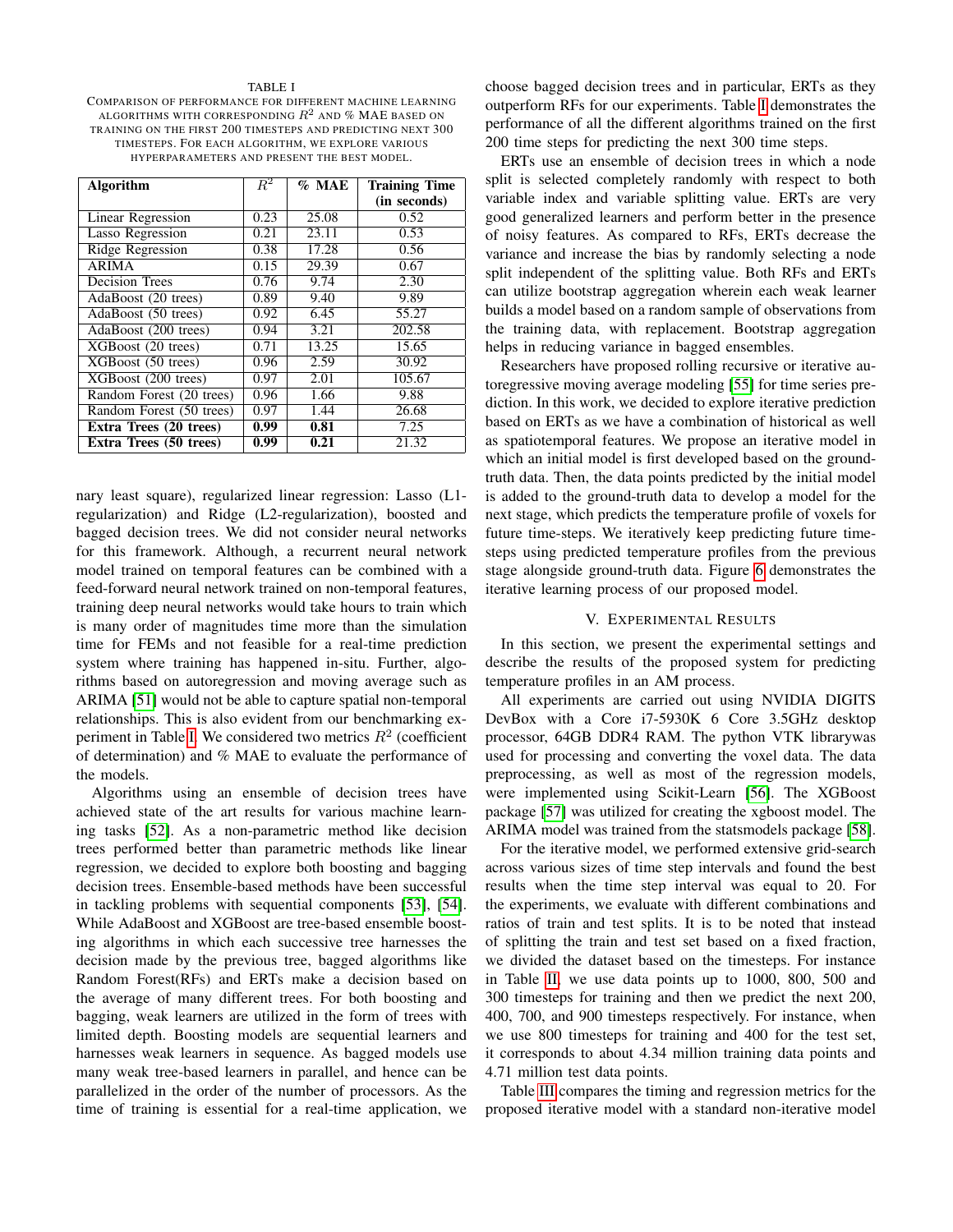

<span id="page-6-0"></span>Fig. 6. The proposed model using ERTs to predict temperature profiles for additive manufacturing processes. It is to be noted that the number of data-points predicted at each step is not the same as the number of data-points for each voxel. This is because the model predicts not only the temperature of the newly created voxels but also the temperature of the same voxels present in the training set at a later time-step.

#### TABLE II

<span id="page-6-1"></span>COMPARISON OF COMBINATIONS OF TIME-STEPS USED FOR TRAINING AND TEST IN THE ITERATIVE MODEL (WITH CORRESPONDING  $R^2$  and % MAE). WE VARY THE NUMBER OF TIME-STEPS USED FOR TRAINING AND VALIDATION. THE TOTAL NUMBER OF TIME-STEPS - SUM OF THE TRAINING AND VALIDATION TIME-STEPS ARE ALWAYS EQUAL TO 1200.

|                  | <b>Training</b>   | <b>Test</b>      |                   | $R^2$ | $\%$ MAE |
|------------------|-------------------|------------------|-------------------|-------|----------|
| No. of timesteps | No. of datapoints | No. of timesteps | No. of datapoints |       |          |
|                  | (in millions)     |                  | (in millions)     |       |          |
| 1000             | 6.75              | 200              | 2.30              | 0.992 | 0.289    |
| 800              | 4.34              | 400              | 4.71              | 0.989 | 0.679    |
| 500              | .72               | 700              | 7.33              | 0.982 | 1.329    |
| 300              | 0.63              | 900              | 8.42              | 0.972 | 1.848    |

TABLE III

<span id="page-6-2"></span>COMPARISON OF PROPOSED ITERATIVE MODEL WITH A DIRECT MODEL THAT DIRECTLY PREDICTS THE TEMPERATURE OF SUBSEQUENT POINTS. WE PRESENT THE TIME TAKEN AS WELL AS REGRESSION METRICS (CORRESPONDING  $R^2$  and % MAE) for both the models. The initial number of TIME-STEPS USED FOR TRAINING IS SET TO 200 AND THE SIZE OF THE ITERATION IS SET AS 20 TIME-STEPS. WE VARY THE NUMBER OF FUTURE TIME-STEPS PREDICTED.

| Iterations | Future                 | <b>Iterative Model</b> |       |          | <b>Standard Model</b> |       |          |
|------------|------------------------|------------------------|-------|----------|-----------------------|-------|----------|
|            | Timesteps<br>Predicted |                        |       |          |                       |       |          |
|            |                        | Time                   | $R^2$ | $\%$ MAE | Time                  | $R^2$ | $\%$ MAE |
|            |                        | (in seconds)           |       |          | (in seconds)          |       |          |
| 10         | 200                    | 68.69                  | 0.989 | 0.675    | 0.293                 | 0.921 | 5.39     |
| 20         | 400                    | 137.08                 | 0.978 | 1.444    | 0.308                 | 0.906 | 5.71     |
| 30         | 600                    | 210.04                 | 0.976 | 1.489    | 0.317                 | 0.876 | 6.07     |
| 40         | 800                    | 278.61                 | 0.971 | 1.903    | 0.480                 | 0.861 | 6.55     |
| 50         | 1000                   | 353.96                 | 0.969 | 1.721    | 0.590                 | 0.794 | 6.63     |

that directly predicts temperatures of future time steps varying between 200 to 1000. This experimental design of selecting training data based on timesteps instead of layers also helps in generalizing the training set-up. For instance, the first 200 timesteps would represent a few completed layers and an incomplete layer. The same intuition follows for the timesteps in the test set. By training on different timesteps allows us to generalize the framework to different shapes. Although the direct model is much faster, the iterative model performs much better than the direct model. For instance, while predicting the temperature for 1000 future time steps, the iterative model takes 353.96 seconds, the direct model requires 0.29 seconds. However, we can observe that the % MAE value of the direct model is much worse as compared to the iterative model. While the iterative model has  $R^2$  between 0.97 and 0.99 and % MAE between 0.68 to 1.73 %, the direct model has  $R^2$ between 0.79 and 0.92 and % MAE between 5.39 to 6.63 %.

The results in Table [IV](#page-6-3) illustrates that interior and edge (vertical) voxels comprise the bulk of the voxels (40.15% and 49.20%). This is anticipated as for any new layer created, none of the voxels in the new layer would have a vertical neighbor until a new layer is deposited. We also find that there is no

<span id="page-6-3"></span>TABLE IV COMPARISON OF  $R^2$  and Mean Absolute Error% across the DIFFERENT TYPES OF VOXEL

| Type of voxel       | % of overall | $R^2$ | $%$ MAE |
|---------------------|--------------|-------|---------|
|                     | voxels       |       |         |
| Interior            | 40.15        | 0.990 | 0.916   |
| Edge (Lateral)      | 4.92         | 0.992 | 0.898   |
| Edge (Longitudinal) | 5.09         | 0.988 | 0.923   |
| Edge (Vertical)     | 49.20        | 0.989 | 0.918   |
| Edge (Diagonal)     | 0.63         | 0.988 | 0.926   |

#### TABLE V

<span id="page-6-4"></span>COMPARISON OF NUMBER OF TREES/ESTIMATORS IN THE ENSEMBLE. AS WE VARY THE NUMBER OF ESTIMATORS, WE PRESENT THE TRADE-OFF IN THE FORM OF TIME AND  $R^2$  and Mean Absolute Error%. The NUMBER OF VOXELS PREDICTED IN EACH ITERATION IS 25, AND THERE ARE 40 STEPS IN EACH ITERATION

| No. of estimators | <b>Overall Time</b> | $R^2$ | $\%$ MAE |
|-------------------|---------------------|-------|----------|
|                   | (in seconds)        |       |          |
|                   | 154.5               | 0.964 | 2.14     |
| 10                | 257.5               | 0.970 | 1.38     |
| 20                | 493.2               | 0.975 | 1.29     |
| 50                | 902.4               | 0.981 | 1.03     |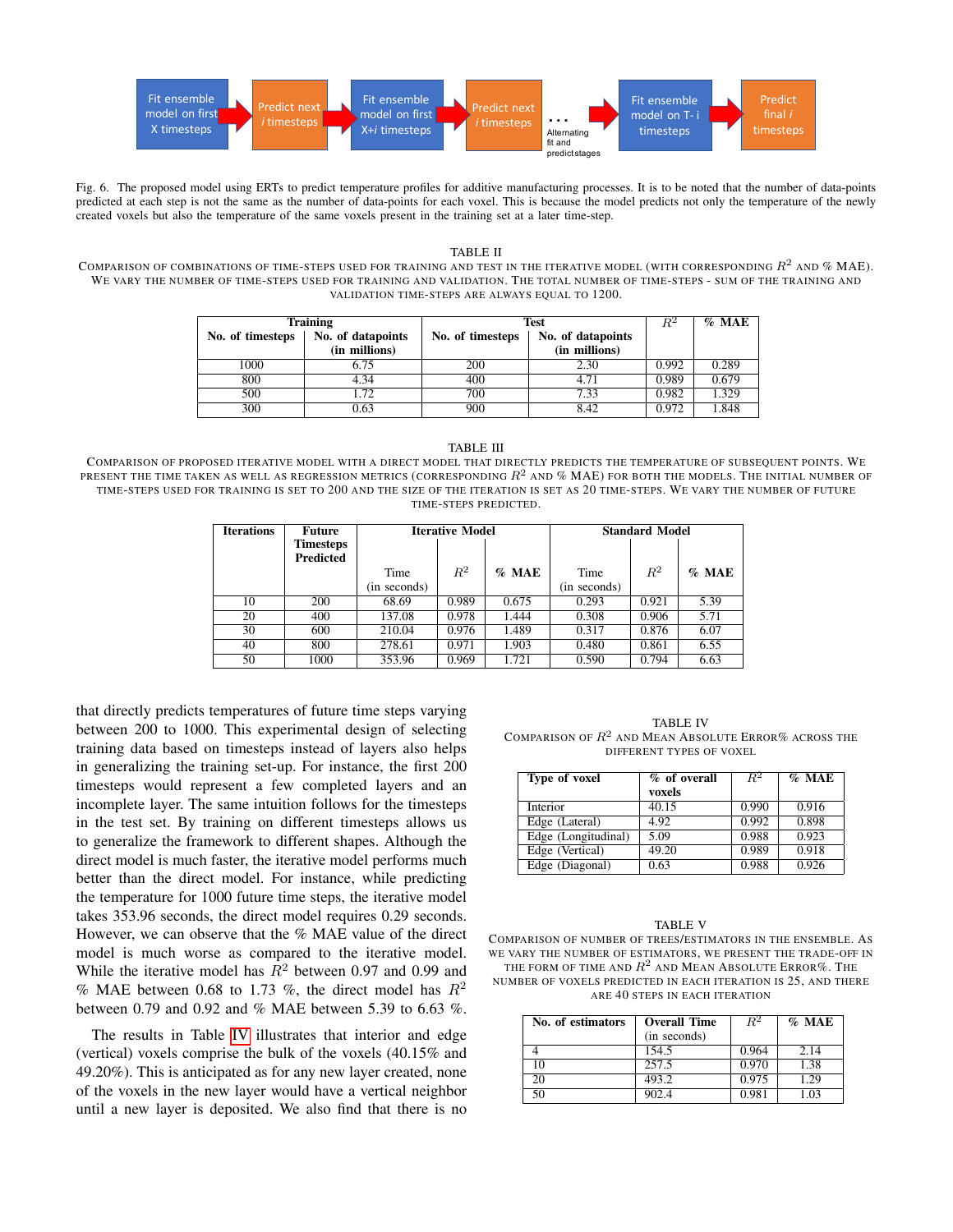

<span id="page-7-0"></span>Fig. 7. The feature importance for the top input features in the ensemble iterative approach



<span id="page-7-1"></span>Fig. 8. Scatterplot for predicted vs. FEM temperatures. As the number of estimators/trees increase, the prediction accuracy improves.

significant difference in the prediction accuracy between the type of voxels. This demonstrates further that our iterative prediction model is able to learn the temperature profiles for both edge voxels as well as interior voxels.

Table [V](#page-6-4) depict how varying the number of estimators (trees, in the case of ERTs) impacts the overall time (sum of the training and prediction times). As expected, the % MAE reduces and  $R^2$  increases as the number of estimators increase. The variance of bagged ensembles reduce as more trees are used to make the prediction, and MAE reduces with variance. However, as the overall time increases with the number of estimators, any deployed system would need to make a tradeoff between reducing the % MAE and the cost and time of the available computing resources.

Figure [7](#page-7-0) illustrates the impact of the temperature profiles of the voxels immediately surrounding the target voxel for which we are predicting the temperature profile. The voxels on the x-axis have a more significant impact than the voxels on the  $y$ axis. This is expected as the direction of the laser is towards the x-axis. Further, the importance of the  $T\_immediate_{y+1})$ and  $T\_immediate_{y - 1)$  features are equal and this is also unsurprising as the laser path zig-zags on the  $y$ -axis during the AM process (as illustrated in [2b](#page-2-1)) and is therefore agnostic of the directionality in the y-axis. Figure [8](#page-7-1) depicts the scatterplot for the predicted vs. the ground-truth FEM voxel temperatures. We can observe that the prediction accuracy increases with the number of estimators. Further, we have fewer outliers when the number of estimators is higher. This is expected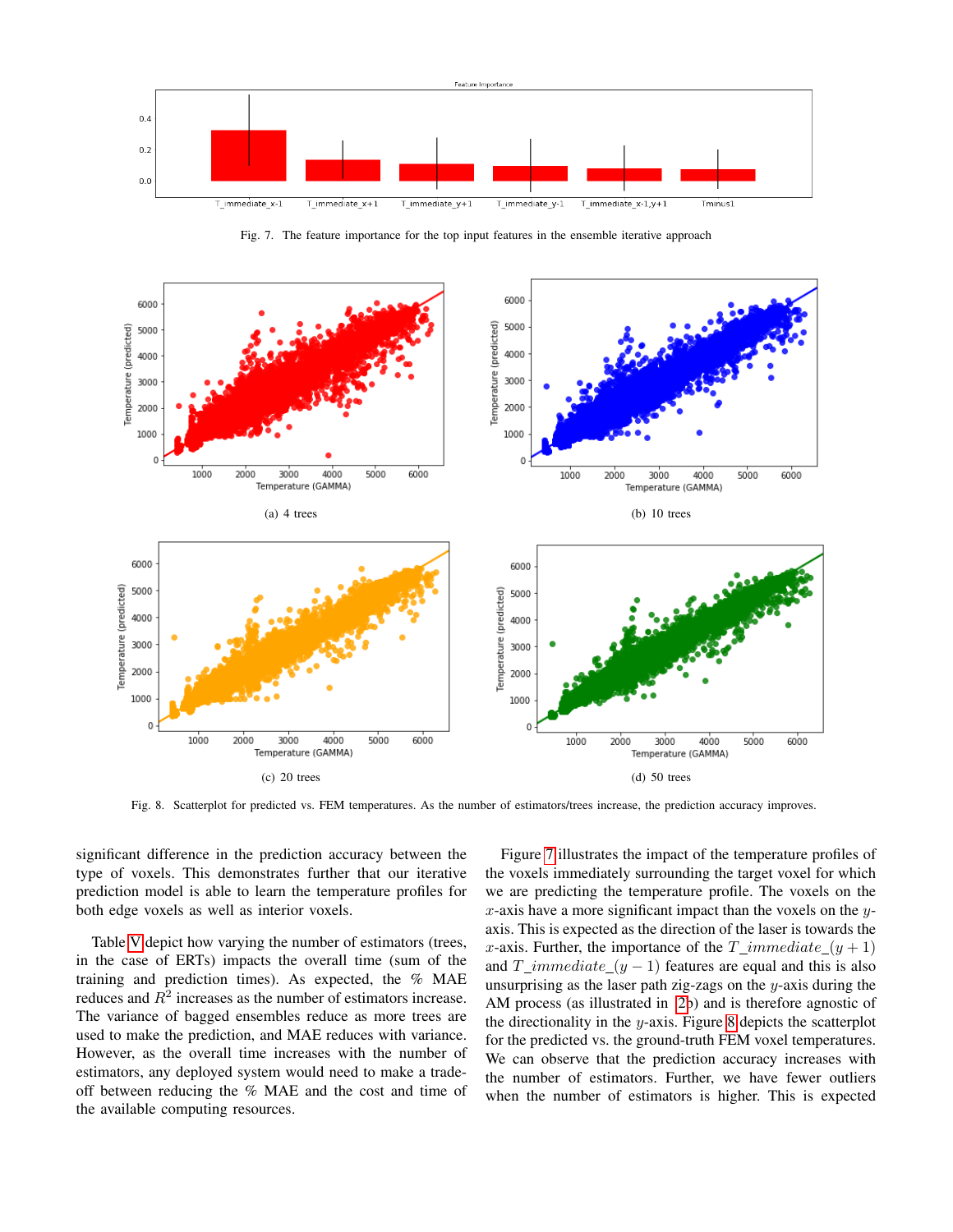as bagged ensembles perform well based on crowd-sourcing the prediction of weak learners which are likely to have a high bias on their own but have low bias overall as an ensemble.

The primary motivation of this work was to develop an MLaided framework that can reduce or replace FEM simulations. Hence, it was very important to have a model that has a low MAE guarantee. ERTs are especially effective at creating data-driven rules for handling different kinds of data points. For a voxel that has been created long ago, such as in the first layer, the temperature of the voxel would not change as a new voxel is created at the topmost layer. However, the temperature of a given voxel created few time steps or a voxel created many time steps before but immediately below a newly created voxel would be high. Not only are ERTs fast to train, but they are also easy to interpret as we can rank the features as well as visualize the different candidate trees. Interpretability of algorithms is extremely important in the scientific and engineering community.

## VI. CONCLUSIONS AND FUTURE WORK

<span id="page-8-10"></span>This paper presents essential components of a scientific framework for a model-based real-time AM control system. The proposed approach utilizes extremely randomized trees an ensemble of bagged decision trees as the regression algorithm iteratively using temperatures of prior voxels and laser information as inputs to predict temperatures of subsequent voxels and is able to achieve % MAE below 1% for predicting temperature profiles. One of the advantages of a real-time system is instead of training a prior model ahead of time, one can be trained in-situ. It is crucial for the versatility of the AM ML-driven simulation process, especially as factors such as laser path, laser speed, and laser temperature can largely influence the temperature profile.

In the future, we plan to explore the impact of voxel mesh size on the prediction results across coarse to finer mesh. The next goal of this framework is to be part of an interleaved FEM-ML control system that harnesses the temperature profile of the odd layer (Layer  $i$ ) calculated using FEM to predict the subsequent even layer (Layer  $i + 1$ ). Layer  $i + 2$  will then be calculated using FEM simulation, and Layer  $i + 3$ will be predicted. This can accelerate the speed of simulations by nearly a factor of two, hopefully without impacting the accuracy significantly. Although this work restricts itself to temperature profile prediction for an AM process, the same idea can be extended to related manufacturing processes such as incremental forming [\[59\]](#page-9-22). In general, this work can be extended to any phenomenon which utilizes partial differential equation based modeling.

#### ACKNOWLEDGMENT

This work was performed under the following financial assistance award 70NANB19H005 from U.S. Department of Commerce, National Institute of Standards and Technology as part of the Center for Hierarchical Materials Design (CHi-MaD). Partial support is also acknowledged from DOE awards DE-SC0014330, DE-SC0019358.

#### **REFERENCES**

- <span id="page-8-0"></span>[1] JK Watson and KMB Taminger. A decision-support model for selecting additive manufacturing versus subtractive manufacturing based on energy consumption. *Journal of Cleaner Production*, 176:1316–1322, 2018.
- <span id="page-8-1"></span>[2] Yaoyu Ding, James Warton, and Radovan Kovacevic. Development of sensing and control system for robotized laser-based direct metal addition system. *Additive Manufacturing*, 10:24–35, 2016.
- <span id="page-8-2"></span>[3] J Ding, P Colegrove, Jorn Mehnen, Supriyo Ganguly, PM Sequeira Almeida, F Wang, and S Williams. Thermo-mechanical analysis of wire and arc additive layer manufacturing process on large multi-layer parts. *Computational Materials Science*, 50(12):3315–3322, 2011.
- <span id="page-8-3"></span>[4] Wentao Yan, Stephen Lin, Orion L Kafka, Yanping Lian, Cheng Yu, Zeliang Liu, Jinhui Yan, Sarah Wolff, Hao Wu, Ebot Ndip-Agbor, et al. Data-driven multi-scale multi-physics models to derive process– structure–property relationships for additive manufacturing. *Computational Mechanics*, 61(5):521–541, 2018.
- <span id="page-8-4"></span>[5] Jorge E Correa, Ricardo Toro, and Placid M Ferreira. A new paradigm for organizing networks of computer numerical control manufacturing resources in cloud manufacturing. *Procedia Manufacturing*, 26:1318– 1329, 2018.
- <span id="page-8-5"></span>[6] Daniel J Garcia, Mojtaba Mozaffar, Huaqing Ren, Jorge E Correa, Kornel Ehmann, Jian Cao, and Fengqi You. Sustainable manufacturing with cyber-physical discrete manufacturing networks: Overview and modeling framework. *Journal of Manufacturing Science and Engineering*, 141(2):021013, 2019.
- <span id="page-8-6"></span>[7] Jacob Smith, Wei Xiong, Jian Cao, and Wing Kam Liu. Thermodynamically consistent microstructure prediction of additively manufactured materials. *Computational mechanics*, 57(3):359–370, 2016.
- <span id="page-8-7"></span>[8] Mojtaba Mozaffar, Ebot Ndip-Agbor, Stephen Lin, Gregory J Wagner, Kornel Ehmann, and Jian Cao. Acceleration strategies for explicit finite element analysis of metal powder-based additive manufacturing processes using graphical processing units. *Computational Mechanics*, pages 1–16, 2019.
- <span id="page-8-8"></span>[9] C Li, ZY Liu, XY Fang, and YB Guo. Residual stress in metal additive manufacturing. *Procedia Cirp*, 71:348–353, 2018.
- <span id="page-8-9"></span>[10] Pierre Geurts, Damien Ernst, and Louis Wehenkel. Extremely randomized trees. *Machine learning*, 63(1):3–42, 2006.
- <span id="page-8-11"></span>[11] William E Frazier. Metal additive manufacturing: a review. *Journal of Materials Engineering and Performance*, 23(6):1917–1928, 2014.
- <span id="page-8-12"></span>[12] Kaufui V Wong and Aldo Hernandez. A review of additive manufacturing. *ISRN Mechanical Engineering*, 2012, 2012.
- <span id="page-8-13"></span>[13] Tuan D Ngo, Alireza Kashani, Gabriele Imbalzano, Kate TQ Nguyen, and David Hui. Additive manufacturing (3d printing): A review of materials, methods, applications and challenges. *Composites Part B: Engineering*, 2018.
- <span id="page-8-14"></span>[14] Bernhard Mueller. Additive manufacturing technologies-rapid prototyping to direct digital manufacturing. *Assembly Automation*, 32(2), 2012.
- <span id="page-8-15"></span>[15] J-P Kruth, Ming-Chuan Leu, and Terunaga Nakagawa. Progress in additive manufacturing and rapid prototyping. *Cirp Annals*, 47(2):525– 540, 1998.
- <span id="page-8-16"></span>[16] Jeremy Faludi, Cindy Bayley, Suraj Bhogal, and Myles Iribarne. Comparing environmental impacts of additive manufacturing vs traditional machining via life-cycle assessment. *Rapid Prototyping Journal*, 21(1):14–33, 2015.
- <span id="page-8-17"></span>[17] Ville Matilainen, Heidi Piili, Antti Salminen, Tatu Syvänen, and Olli Nyrhilä. Characterization of process efficiency improvement in laser additive manufacturing. *Physics Procedia*, 56:317–326, 2014.
- <span id="page-8-18"></span>[18] Samuel H Huang, Peng Liu, Abhiram Mokasdar, and Liang Hou. Additive manufacturing and its societal impact: a literature review. *The International Journal of Advanced Manufacturing Technology*, 67(5- 8):1191–1203, 2013.
- <span id="page-8-19"></span>[19] P Peyre, P Aubry, R Fabbro, R Neveu, and Arnaud Longuet. Analytical and numerical modelling of the direct metal deposition laser process. *Journal of Physics D: Applied Physics*, 41(2):025403, 2008.
- <span id="page-8-20"></span>[20] Huan Qi, Jyotirmoy Mazumder, and Hyungson Ki. Numerical simulation of heat transfer and fluid flow in coaxial laser cladding process for direct metal deposition. *Journal of applied physics*, 100(2):024903, 2006.
- <span id="page-8-21"></span>[21] Jacob Fish and Ted Belytschko. *A first course in finite elements*, volume 1. John Wiley & Sons New York, 2007.
- <span id="page-8-22"></span>[22] Michael E Stender, Lauren L Beghini, Joshua D Sugar, Michael G Veilleux, Samuel R Subia, Thale R Smith, Christopher W San Marchi, Arthur A Brown, and Daryl J Dagel. A thermal-mechanical finite